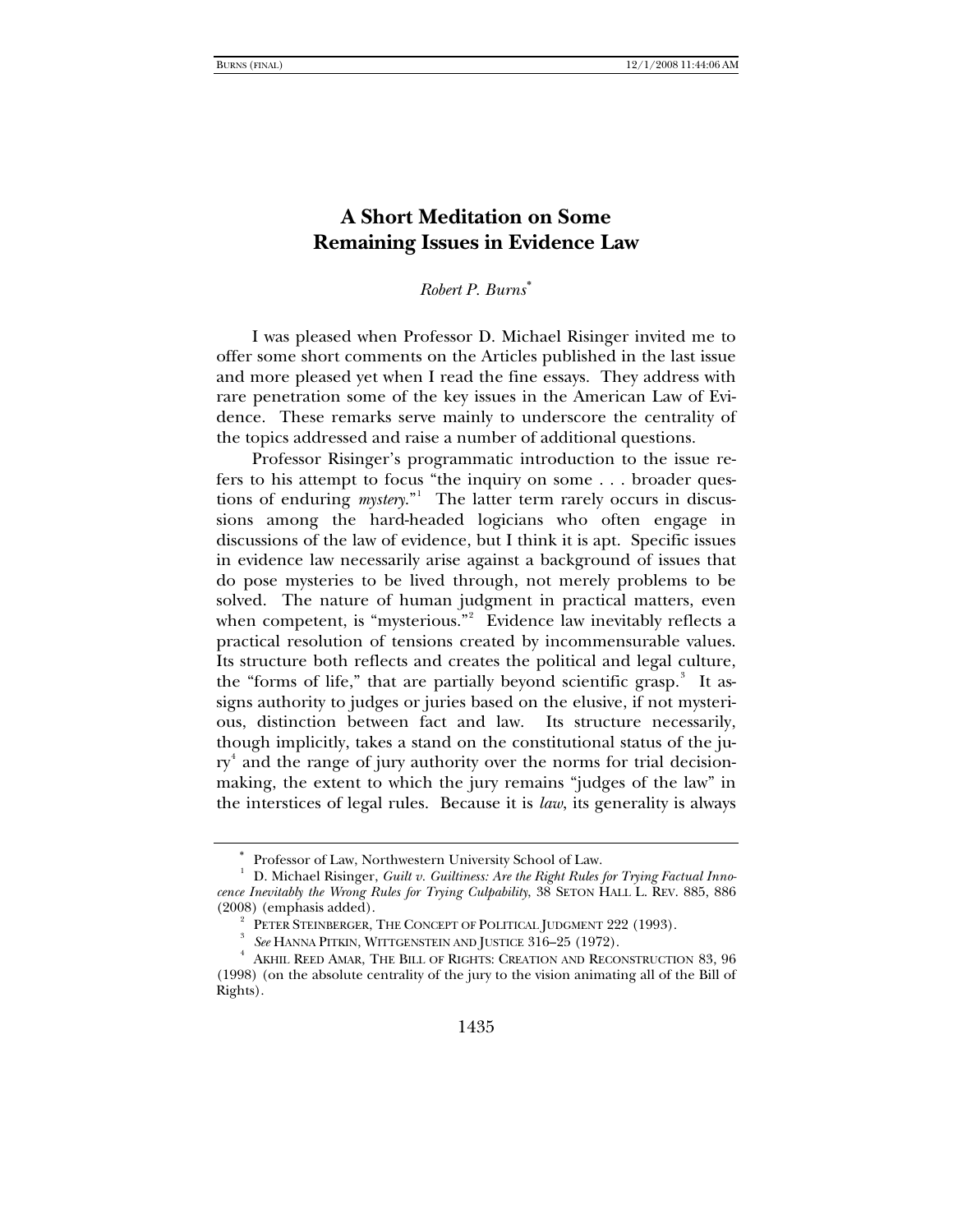## 1436 *SETON HALL LAW REVIEW* [Vol. 38:1435

in tension with the trial forum, the place where the "booming, buzzing confusion" of the world of particulars talks back to the "law of rules." Its generality serves a first principle of procedural justice that similar cases be similarly decided—but always threatens to exclude the details that show the uniqueness, the *dis*similarity, of the case being tried. And, as several of our authors point out, the doctrinal structure of exclusionary rules may be in tension with the inevitably narrative structure of any understanding of human acts. Any attempt to mitigate evidence law's generality by providing the judge discretion and insulating him or her from effective appellate review, as we do, invites all the arbitrariness that any "law of rules," including procedural law of rules, such as evidence law—is designed to protect against. By limiting the evidence that a party may present at trial, evidence law always threatens that other first principle of procedural justice: *audiatur et altera pars* (let the other side be heard).[5](#page-1-0)

This all does not mean that there cannot be better or worse resolutions to particular doctrinal questions that arise within evidence law, or that some of those questions are *relatively* detached from these deeper and more "mysterious" background issues. But it does suggest that much more is afoot than a purely technical or logical discussion may evoke. These issues are always in the background and involve issues that are "essentially contested," incapable of anything other than provisional resolution.

Professor Risinger asks the important question of whether different sorts of evidence are appropriate for resolving the very different sorts of questions that we ask jurors to resolve at trial, from questions of "brutally elementary facts," such as the identity of a perpetrator of a crime, to much more interpretive and evaluative questions, such as issues surrounding states of mind and the "reason-ableness" of past action.<sup>[6](#page-1-1)</sup> He then wonders whether the law of evidence should accommodate this range of issues or whether "by the time the trial starts [it is] already too late, given the potential for the distortion of information that is inevitably a part of a system run largely by partisan adversaries $[.]^{n^7}$  $[.]^{n^7}$  $[.]^{n^7}$  He then offers a series of tentative conclusions about a series of interrelated issues. For my part, I believe that the serious limitations of the adversary criminal trial on

<span id="page-1-0"></span><sup>5</sup> STUART HAMPSHIRE, JUSTICE IS CONFLICT 9–17 (2001). Hampshire quotes the adage in the imperative mood, *audi alteram partem. Id.* at 11. Several of the authors discussed in this essay find this principle embedded at an elevated level for criminal defendants in the Fifth and Sixth Amendments to the U.S. Constitution. 6

<span id="page-1-2"></span><span id="page-1-1"></span>I provided a taxonomy of those issues in ROBERT P. BURNS, A THEORY OF THE TRIAL 185–201 (1999). 7

Risinger, *supra* note 1, at 888.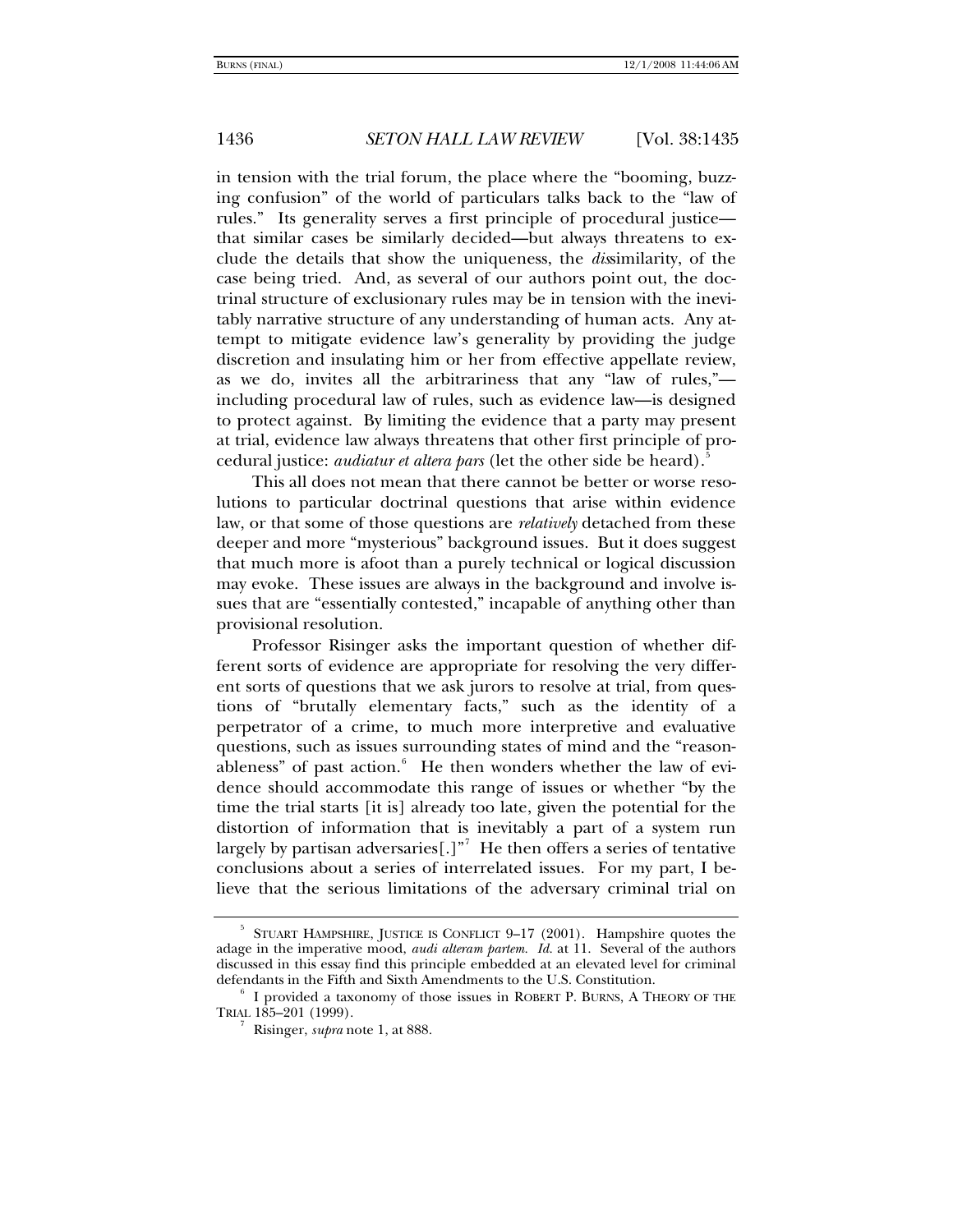# 2008] *REMAINING ISSUES IN EVIDENCE LAW* 1437

matters of "brutally elementary fact," such as the identity of the perpetrator of a violent crime, are in fact the results of serious problems of the market and bureaucratic systems within which the trial is embedded. Maldistribution of legal resources, police misconduct, or inadequate investigatory methods may skew results. Thus, further reforms in the law of evidence, except further liberalization of rules controlling lay witness testimony, have a very limited role to play in improving the accuracy of trial decision-making. I have come to the same conclusions as Professor Risinger on almost all the specific points he enumerated. Except with regard to expert testimony, I am, as Professor Eleanor Swift recognizes,<sup>[8](#page-2-0)</sup> a strong proponent of the trend toward admissibility that we have seen for the last forty years and certainly an opponent of engrafting generalized refinements on existing rules. Thus, I would not share Professor Risinger's suspicion of free proof, if he means that suspicion to be general. Because the applications of exclusionary rules are invariably categorical and always rob the jury of all the probative value that the excluded evidence has, I would invoke them only if we are convinced that the powerful critical devices of the adversary trial are inadequate to appropriately weigh the evidence.

It seems to me that, as Professor Keith A. Findley suggested $^{\circ}$ , this may be true more for categories of *evidence* than for categories of *issues.* And the invocation of exclusionary rules should be made with a respect for the constitutional status of the jury so that determinations of materiality in particular should be quite liberal. The important points that Professor Swift makes about the centrality of narrative structure to the trial<sup>[10](#page-2-2)</sup> provides additional arguments in favor of a liberalized law of evidence: a single additional detail, and certainly a constellation of additional details, can substantially change the significance of the stories told at trial. And exclusion of all evidence on a question that the jury "naturally" asks does not take the question off the table. It simply invites the jury to "finish the story" based on its own, often groundless, speculation.<sup>[11](#page-2-3)</sup> And so I would take Professor Risinger's suspicion of "transcontextuality" of evidence rules to its logical conclusion: a suspicion of an additional set of intermediate rules that generally identify context. Better that there be as few ex-

<span id="page-2-0"></span><sup>8</sup> Eleanor Swift, *Narrative Theory, FRE 803(3), and Criminal Defendants' Post-Crime State of Mind Hearsay*, 38 SETON HALL L. REV. 975, 989, 1004 (2008).

<span id="page-2-1"></span>Keith A. Findley, *Innocents at Risk: Adversary Imbalance, Forensic Science, and the Search for Truth*, 38 SETON HALL L. REV. 893 (2008). 10 Swift, *supra* note 8. 11 Shari Seidman Diamond & Neil Vidmar, *Jury Room Ruminations on Forbidden* 

<span id="page-2-3"></span><span id="page-2-2"></span>*Topics*, 87 VA. L. REV. 1857 (2001).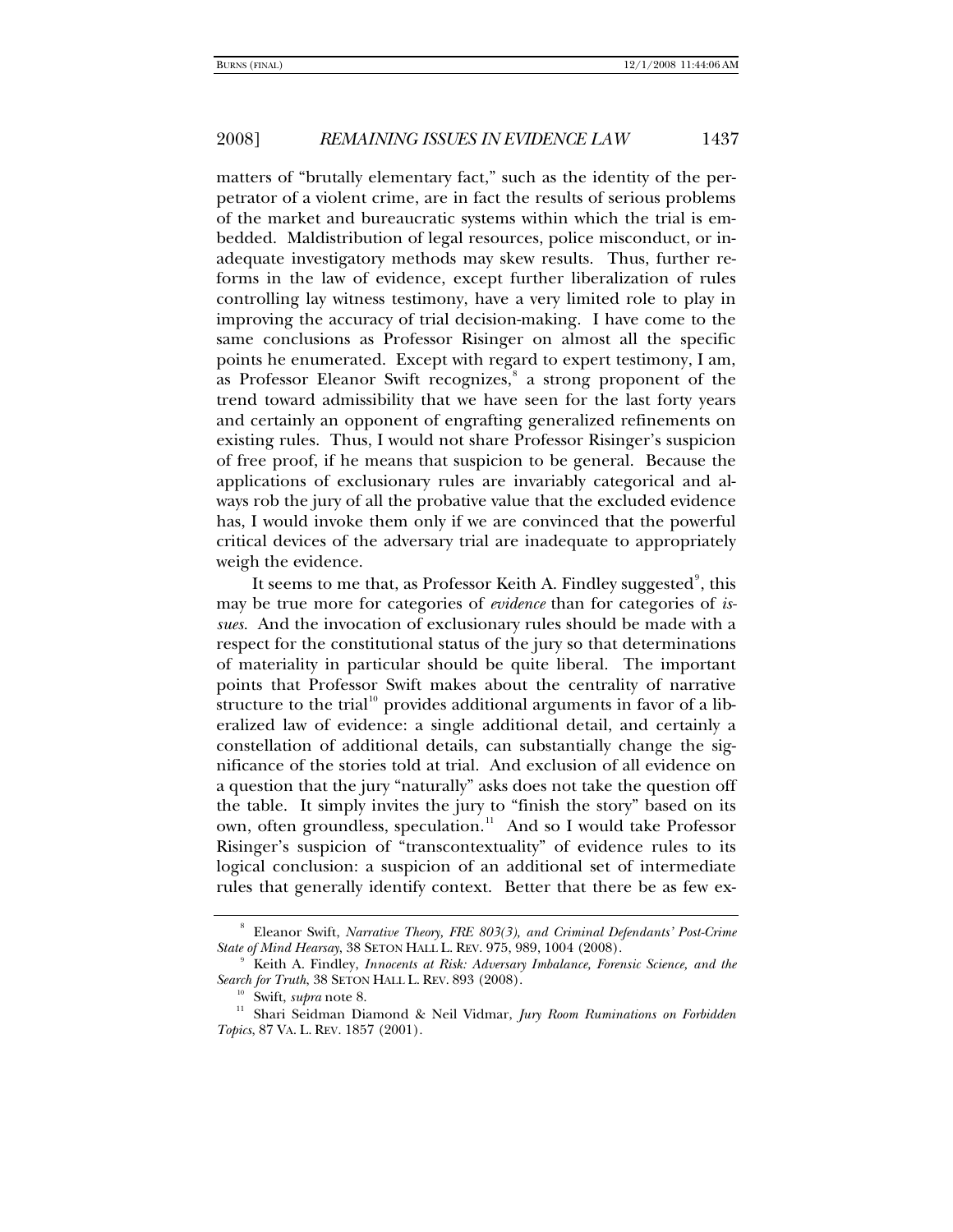1438 *SETON HALL LAW REVIEW* [Vol. 38:1435

clusionary rules as possible. The only other alternative is to invest even more discretion in the trial judge to identify context in a manner effectively unbound by rules. And *that* raises the background issues about both the role of the jury and the constitutionally based right of defendants to present their defenses.

Finally, putting aside the special case of scientific evidence, I am not sure whether we can effectively separate the normative issues from the issues of brutally elementary fact in large range of cases. It is true that in some criminal cases the central issue is identity; but even here there are often issues of the credibility of witnesses, the plausibility of alternative defense factual theories, and the reliability of confessions that must be evaluated contextually through the construction and evaluation of narratives. The great strength of the trial is its insistence on the importance of the most specific factual details to these contextual judgments. Otherwise, the case is likely to be decided on over-generalized stereotypes. That is why even I would retain the requirement that testimony be in the language of perception, wherever possible, and with full foundation as to personal knowledge. Conversely, much of the evidence presented at trial is likely to have "two faces," as trial lawyers like to say. Even the determination of what that evidence *is*, not to say what it *means*, is inevitably bound up in circular forms of reasoning where the whole (the more plausible narrative) determines the part (the nature and mean-ing of particular perceptual judgments) and the parts the whole.<sup>[12](#page-3-0)</sup> So factual accuracy is crucial for deft normative judgments. But deft normative judgments—about credibility and the reliability of confessions, for example—may be crucial for determinations of brutally elementary fact. Yes, there is a continuum, but I am not sure whether we can identify rules that say when we should apply a different set of rules.

Professor Findley's fine Article identifies the investigative, doctrinal, and evidentiary realities that disadvantage defendants, especially fully innocent defendants, and, he argues persuasively, often overwhelm the "advantages" that come from the privilege against self-incrimination and the stated burden of proof.<sup>[13](#page-3-1)</sup> I will not try to summarize his argument. There is one important question that his Article raises. It echoes Professor Risinger's concern about the practical possibility of reform. $14$  It is clear that the formal qualities of the

<span id="page-3-2"></span><span id="page-3-1"></span><span id="page-3-0"></span><sup>12</sup> Robert P. Burns, *The Distinctiveness of Trial Narrative*, *in* 1 THE TRIAL ON TRIAL: TRUTH AND DUE PROCESS, 157, 167–69 (Antony Duff et al. eds., 2000). 13 Findley, *supra* note 9. 14 Risinger, *supra* note 1, at 888.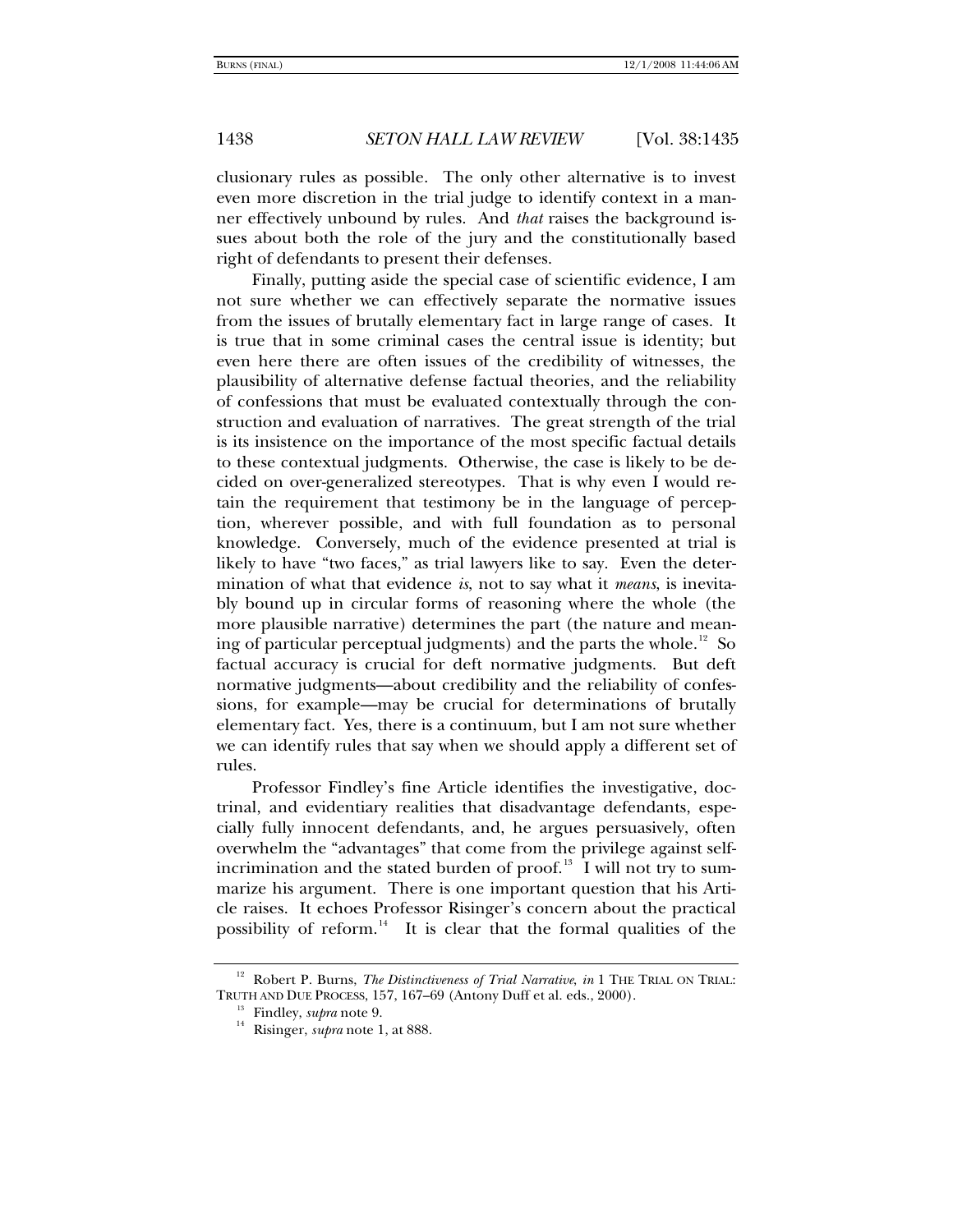# 2008] *REMAINING ISSUES IN EVIDENCE LAW* 1439

criminal trial, including the terms of the law of evidence, play only a part in the criminal justice "system." The operation of markets and bureaucracies, which function on principles quite remote from those that structure the trial's "due process" model<sup>[15](#page-4-0)</sup> are, as Professor Findley demonstrates in a range of contexts, even more important in establishing the form of criminal justice we concretely have. The fear is that whatever reforms we may be able to achieve in the trial's formal structure will quickly be counterbalanced by adjustments in the systems world within which that structure occurs.<sup>[16](#page-4-1)</sup> Taken to an extreme, such a deterministic perspective, which envisions a kind of cast-iron equilibrium, would paralyze any attempt at reform.

But assume for a moment, as I think we have to, *both* that there is some mutual causality between formal structures and the systems within which they are embedded, *and* that we have (at least abstractly) some ability actually to shape that balance in our "spaces of freedom," such as legislatures and appellate courts.[17](#page-4-2) *Where and how* could a discussion take place where there might be a rational rebalancing of formal rules and the behaviors of markets and bureaucracies? Effective law enforcement is an important goal; it is supported by powerful bureaucratic incentives to "clear cases" and political incentives to gain convictions, and is passionately embraced by many police officers and prosecutors who see first-hand the effects of violent crime. Writers sympathetic to the importance of truth at trial tend to attribute excesses of partisanship on the part of police and prosecution to the perceived excess of partisanship by defense counsel and the perceived overreaching of legal formalisms, including the rules of evidence and constitutional principles of criminal procedure that sacrifice accuracy in order to control the police.<sup>[18](#page-4-3)</sup> Prosecutors and defense counsel tend to be partisans even in the political discussions about the framework within which their case-by-case partisanship should go forward. Appellate courts will rarely consider more than one issue of evidence law or criminal procedure at a time. Pro-

<span id="page-4-0"></span><sup>&</sup>lt;sup>15</sup> Herbert L. Packer, *Two Models of the Criminal Process*, 113 U. PENN. L. REV. 1, 13–15 (1964).

<span id="page-4-1"></span><sup>15 (1964). 16</sup> *See, e.g.*, GEORGE FISHER, PLEA BARGAINING'S TRIUMPH: <sup>A</sup> HISTORY OF PLEA BARGAINING IN AMERICA (2003).  $17$  Of course, these institutions may be understood as objects of social-scientific

<span id="page-4-2"></span>inquiry that may employ at least a methodologically driven determinism, but that does not imply the absence of real political freedom in those forums.<br><sup>18</sup> See, e.g., WILLIAM T. PIZZI, TRIALS WITHOUT TRUTH: WHY OUR SYSTEM OF

<span id="page-4-3"></span>CRIMINAL TRIALS HAS BECOME AN EXPENSIVE FAILURE AND WHAT WE NEED TO DO TO REBUILD IT (1999); *see also* MARVIN FRANKEL, PARTISAN JUSTICE (1978) (criticizing the absolute formal protections on the defendant's privilege against self-incrimination at trial and the bureaucratic erosion of the privilege through police practices).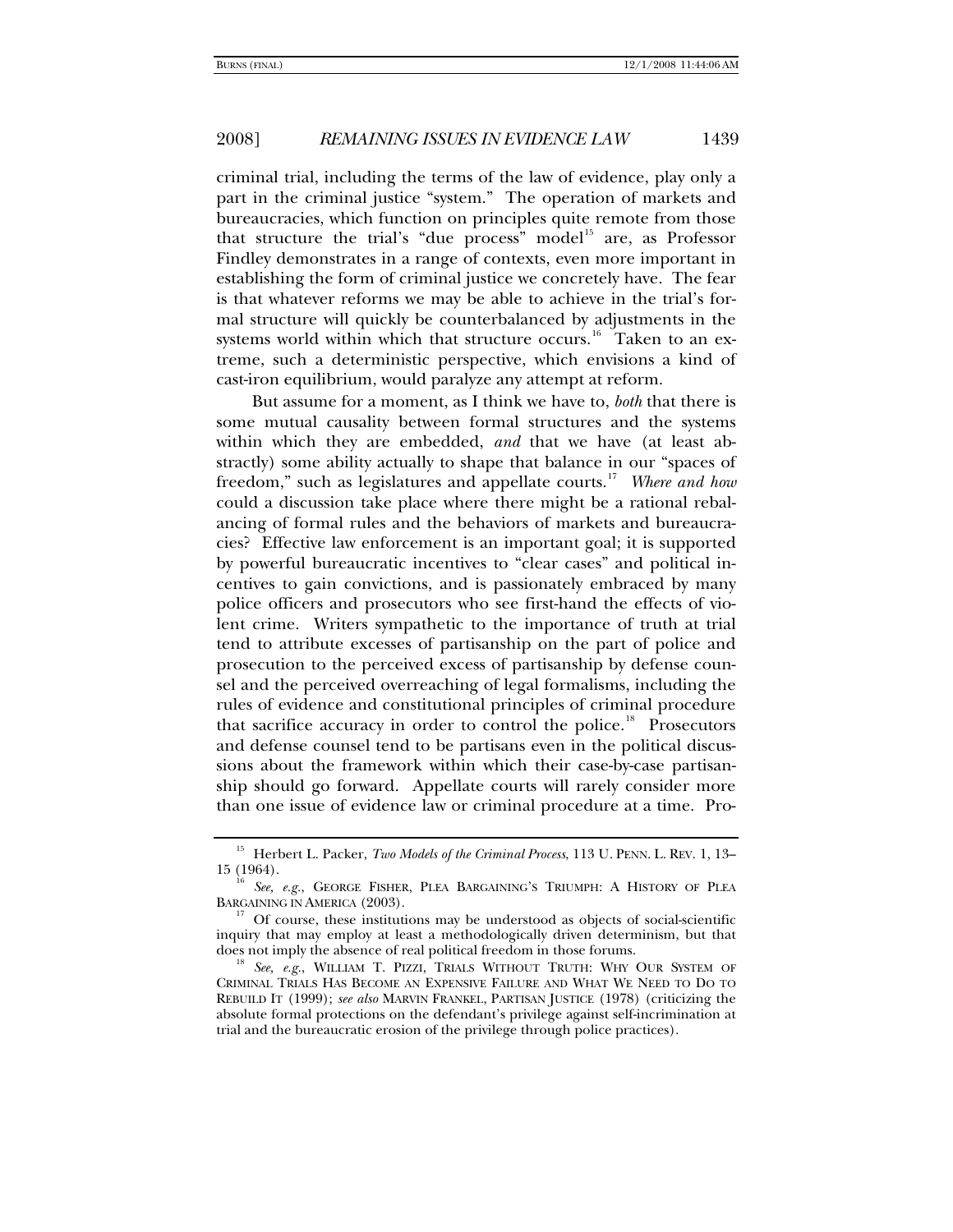## 1440 *SETON HALL LAW REVIEW* [Vol. 38:1435

fessor Findley's Article raises this question: assuming that the balance among formal and informal practices has become skewed and that appellate courts are not well placed to reset that balance, *how and where* could real deliberation, not merely partisan wrangling, about reforms take place?

Professor Swift's Article justly criticizes federal courts' accretions to the hearsay rule and is generally sympathetic to my skepticism that exclusionary rules foster accuracy at trial.<sup>[19](#page-5-0)</sup> She does, however, express a concern about "information overload" if the jury trial moves in the direction of a free proof regime.<sup>[20](#page-5-1)</sup> I, however, believe that this concern is best addressed by "macromanaging," not "micromanaging," the trial. The adversary system itself provides strong incentives to partisan lawyers to present evidence that has probative value. The critical devices of the trial provide methods far more powerful and flexible for undermining the claimed probative value of any tendered evidence. The necessary concessions to the shortness of life that must be made in the trial are, it seems to me, better made by time limitations imposed on parties who still maintain a large measure of control over the details of the evidence they choose to present. As Professor Swift notes, I would maintain "some concept of material-ity"<sup>[21](#page-5-2)</sup> as a concession to the law of rules<sup>[22](#page-5-3)</sup> at trial. But there are two reasons why materiality should be applied quite liberally. The first is the constitutional status of the jury trial as a device for quite selfconsciously drawing into the legal system perspectives discontinuous with those dominant among judges.<sup>[23](#page-5-4)</sup> The second is the price that is paid in the intelligibility—and so truth—of determinations of inevitably narrative accounts of human actions at trial by the mechanical application of inevitably over-generalized exclusionary rules.

One partial exception to all of this is scientific evidence, the fo-cus of Professors Christopher Slobogin<sup>[24](#page-5-5)</sup> and Edward J. Imwinkel-ried<sup>[25](#page-5-6)</sup> and, to some extent, Professor Findley as well. Our present

<span id="page-5-2"></span><span id="page-5-1"></span><span id="page-5-0"></span><sup>19</sup> Swift, *supra* note 8. 20 *Id.* at 1006. 21 *Id.* at 1004 (quoting Robert P. Burns, *Fallacies on Fallacies: A Reply*, 2 INT'L COMMENT. EVID. (2006)). <sup>22</sup> Antonin Scalia, *The Rule of Law as a Law of Rules*, 56 U. CHI. L. REV. 1175

<span id="page-5-4"></span><span id="page-5-3"></span><sup>(1989). 23</sup> *See, e.g.*, AMAR, *supra* note 4; Charles Wolfram, *The Constitutional History of the* 

<span id="page-5-5"></span><sup>&</sup>lt;sup>24</sup> Christopher Slobogin, *Experts, Mental States, and Acts*, 38 SETON HALL L. REV. 1009 (2008). 25 Edward J. Imwinkelried, *The Case Against Abandoning the Search for Substantive* 

<span id="page-5-6"></span>*Accuracy*, 38 SETON HALL L. REV. 1031 (2008).